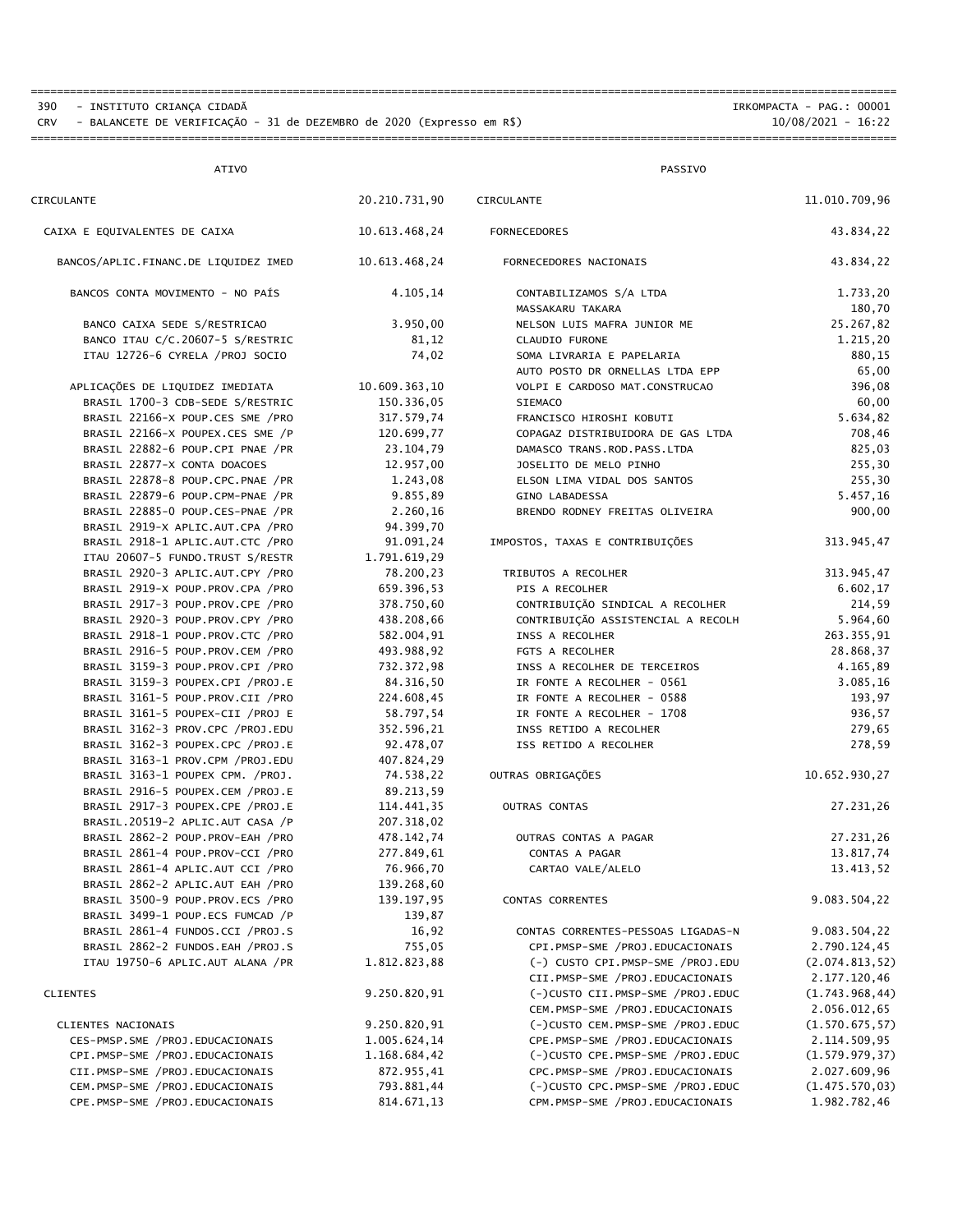CRV - BALANCETE DE VERIFICAÇÃO - 31 de DEZEMBRO de 2020 (Expresso em R\$)

390 - INSTITUTO CRIANÇA CIDADÃ IRKOMPACTA - PAG.: 00002

| 10/08/2021 | 16:22 |
|------------|-------|
|------------|-------|

| CPC.PMSP-SME /PROJ.EDUCACIONAIS      | 797.846,25    | (-)CUSTO CPM.PMSP-SME /PROJ.EDUC     | (1.483.143, 71) |
|--------------------------------------|---------------|--------------------------------------|-----------------|
| CPM.PMSP-SME /PROJ.EDUCACIONAIS      | 741.827,08    | CTC.PMSP-SME /PROJ.EDUCACIONAIS      | 2.086.479,70    |
| CTC.PMSP-SME /PROJ.EDUCACIONAIS      | 843.196,67    | (-)CUSTO CTC.PMSP-SME /PROJ.EDUC     | (1.437.745, 43) |
| CPA.PMSP-SME /PROJ.EDUCACIONAIS      | 859.354,76    | CPA.PMSP-SME /PROJ.EDUCACIONAIS      | 2.200.252,55    |
| CPY.PMSP-SME /PROJ.EDUCACIONAIS      | 685.996,44    | (-)CUSTO CPA.PMSP-SME /PROJ.EDUC     | (1.597.298, 02) |
| ALELO.VA CSIII / PROJ. SOCIOASSISTEN | 15.645,28     | CPY.PMSP-SME /PROJ.EDUCACIONAIS      | 1.828.015,37    |
| CCI.PMSP-SMADS /PROJ.SOCIOASSIST.    | 274.768,67    | (-)CUSTO CPY.PMSP-SME /PROJ.EDUC     | (1.428.844, 76) |
| EAH. PMSP-SMADS / PROJ. SOCIOASSIST. | 554.072,28    | CES.PMSP-SME /PROJ.EDUCACIONAIS      | 2.595.354,55    |
| CSI.CSII-CSIII-FUSSESP /PROJ.SOCIO   | (177.703,06)  | (-)CUSTO CES.PMSP-SME /PROJ.EDUC     | (1.873.321, 81) |
|                                      |               | CPI.PNAE /PROJ.EDUCACIONAIS          | 84.958,00       |
| IMPOSTOS A RECUPERAR                 | 47.865,31     | CII.PNAE /PROJ.EDUCACIONAIS          | 50.504,00       |
|                                      |               | CEM.PNAE /PROJ.EDUCACIONAIS          | 44.940,00       |
| CRÉDITO DE IMPOSTOS                  | 47.865.31     | CPE.PNAE /PROJ.EDUCACIONAIS          | 43.014,00       |
|                                      |               | CPC.PNAE /PROJ.EDUCACIONAIS          | 51.574,00       |
| OUTROS IMPOSTOS                      | 47.865,31     | CPM.PNAE /PROJ.EDUCACIONAIS          | 47.722,00       |
| INSS A COMPENSAR                     | 47.865,31     | CTC.PNAE /PROJ.EDUCACIONAIS          | 48.364,00       |
|                                      |               | CPY.PNAE /PROJ.EDUCACIONAIS          | 39.162,00       |
| CRÉDITOS DIVERSOS                    | 298.577,44    | CPA.PNAE /PROJ.EDUCACIONAIS          | 52.644,00       |
|                                      |               | CES.PNAE /PROJ.EDUCACIONAIS          | 63.986,00       |
| ADIANTAMENTOS A FUNCIONÁRIOS         | 265.682,54    | CES.ALANA / PROJ.EDUCACIONAIS        | 2.226.168,13    |
| ADIANTAMENTO DE FÉRIAS               | 265.682,54    | CCI.PMSP-SMADS /PROJ.SOCIOASSIST     | 1.110.454,77    |
|                                      |               | (-)CUSTO CCI.PMSP-SMADS /PROJ.SO     | (907.713, 69)   |
| OUTROS CRÉDITOS                      | 16.124,70     | EAH. PMSP-SMADS / PROJ. SOCIOASSIST  | 2.048.641,07    |
|                                      |               | (-)CUSTO EAH. PMSP-SMADS / PROJ. SO  | (1.313.050, 04) |
| ADIANTAMENTO SERVIÇOS E DESPESAS     | 16.124,70     | ALELO.VA.CSII /PROJ.SOCIOASSIST      | 26.820,48       |
| FORNECEDORES/PREST.SERV.             | 16.124,70     | (-)CUSTO ALELO.VA CSIII /PROJ.SO     | (26.820, 48)    |
|                                      |               | EAH.CYRELLA /PROJ.SOCIOASSIST        | 94.461,84       |
| DESPESAS ANTECIPADAS                 | 16.770,20     | ECS.PMG-FUMCAD /PROJ.SOCIOASSIST     | 688.646,36      |
|                                      |               | (-)CUSTO ECS.PMG-FUMCAD /PROJ.SO     | (379.812, 84)   |
| SEGUROS A VENCER                     | 16.770,20     | (-)CUSTO ECS.PMG-FMAS /PROJ.SOCI     | (353.782,08)    |
| SEGUROS A VENCER                     | 16.770,20     | CSI.CSII.CSIII-FUSSP /PROJ.SOCIO     | 1.153.224,51    |
|                                      |               | (-)CUSTO CSI.CSII.CSIII.FUSP / PR    | (1.562.496, 75) |
| NÃO CIRCULANTE                       | 43.170.990,58 | (-)CUSTO EAH CYRELLA /PROJ.SOCIO     | (93.326, 84)    |
|                                      |               | ECS - PMG - FMAS/PROJ.SOCIOASSIS     | 252.320,34      |
| REALIZÁVEL A LONGO PRAZO             | 41.701.291,06 |                                      |                 |
|                                      |               | PROVISÕES                            | 1.542.194,79    |
| CRÉDITOS E VALORES                   | 41.701.291,06 |                                      |                 |
|                                      |               | PROVISÕES TRABALHISTAS               | 1.542.194,79    |
| CRÉDITOS DE PESSOAS LIGADAS-PAIS     | 41.701.291,06 | PROVISÃO PARA FÉRIAS                 | 1.389.106,44    |
| CCI-PMSP-SMADS / PROJ.SOCIO          | 3.123.976,77  | PROVISÃO PARA ENCARGOS S/ FÉRIAS     | 137.384,15      |
| CPI.PMSP-SME /PROJ.EDUCACIONAIS      | 4.811.367,41  | OUTRAS PROVISÕES DE NATUREZA TRA     | 15.704,20       |
| CII.PMSP-SME /PROJ.EDUCACIONAIS      | 3.506.259,58  |                                      |                 |
| CEM.PMSP-SME /PROJ.EDUCACIONAIS      | 3.690.983,47  | NÃO CIRCULANTE                       | 44.817.600,32   |
| CPE.PMSP-SME /PROJ.EDUCACIONAIS      | 4.178.807,45  |                                      |                 |
| CPC.PMSP-SME - /PROJ.EDUCACIONAI     | 3.688.416,78  | CONTAS CORRENTES                     | 44.817.600,32   |
| CPM.PMSP-SME /PROJ.EDUCACIONAIS      | 3.657.395,62  |                                      |                 |
| CTC.PMSP-SME /PROJ.EDUCACIONAIS      | 4.012.180,72  | CONTAS CORRENTES PESSOAS LIGADAS NAC | 44.817.600,32   |
| CPA.PMSP-SME /PROJ.EDUCACIONAIS      | 4.209.884,51  | CCI.PMSP-SMADS /PROJ.SOCIOASSIST     | 3.297.108,60    |
| CES.PMSP-SME /PROJ.EDUCACIONAIS      | 3.459.307,59  | CPI.PMSP-SME /PROJ.EDUCACIONAIS      | 5.133.815,96    |
| CPY.PMSP-SME /PROJ.EDUCACIONAIS      | 3.362.711,16  | CII.PMSP-SME /PROJ.EDUCACIONAIS      | 3.901.677,26    |
|                                      |               | CEM.PMSP-SME /PROJ.EDUCACIONAIS      | 3.976.328,46    |
| IMOBILIZADO                          | 1.469.699,52  | CPE.PMSP-SME /PROJ.EDUCACIONAIS      | 4.452.816,81    |
|                                      |               | CPC.PMSP-SME /PROJ.EDUCACIONAIS      |                 |
|                                      |               | CPM.PMSP-SME /PROJ.EDUCACIONAIS      | 3.945.208,80    |
| IMOBILIZADO - CUSTO                  | 2.991.647,11  | CTC.PMSP-SME /PROJ.EDUCACIONAIS      | 3.884.677,68    |
| MÓVEIS E UTENSÍLIOS                  | 619.234,90    | CPA.PMSP-SME /PROJ.EDUCACIONAIS      | 4.253.192,56    |
| INSTALAÇÕES                          | 295.142,00    |                                      | 4.502.964,18    |
| VEÍCULOS                             | 84.937,60     | CES.PMSP-SME /PROJ.EDUCACIONAIS      | 3.816.069,27    |
| IMÓVEIS                              | 640.044,69    | CPY.PMSP-SME /PROJ.EDUCACIONAIS      | 3.653.740,74    |
| <b>TERRENOS</b>                      | 637.422,63    |                                      |                 |
| EQUIPAMENTOS DE INFORMÁTICA          | 337.069,37    | PATRIMÔNIO LÍQUIDO                   | 7.875.665,72    |
| MÁQUINAS E EQUIPAMENTOS              | 182.049,39    |                                      |                 |

====================================================================================================================================

====================================================================================================================================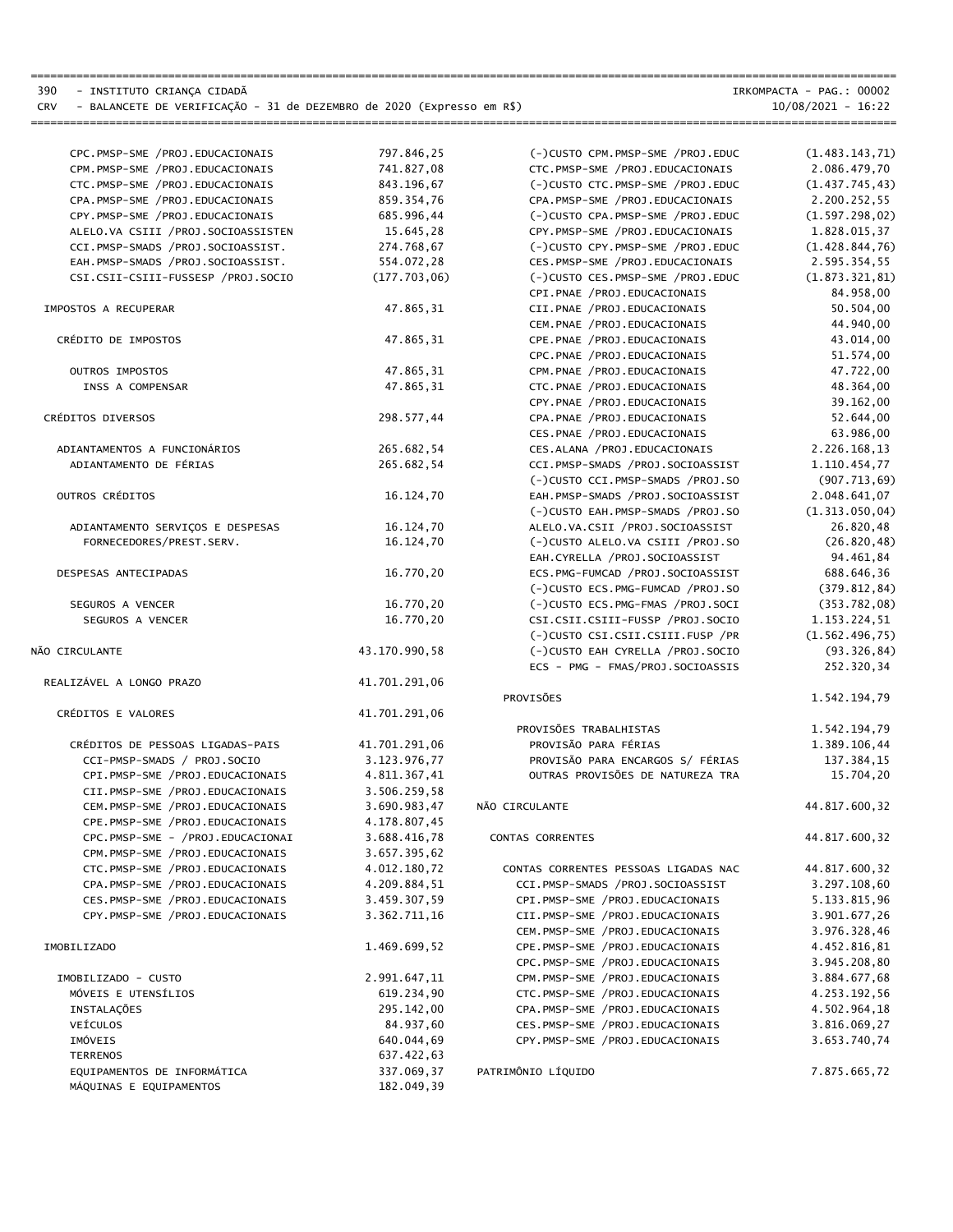| 390<br>- INSTITUTO CRIANCA CIDADÃ<br>- BALANCETE DE VERIFICAÇÃO - 31 de DEZEMBRO de 2020 (Expresso em R\$)<br><b>CRV</b> |                 |                                      | IRKOMPACTA - PAG.: 00003<br>$10/08/2021 - 16:22$ |
|--------------------------------------------------------------------------------------------------------------------------|-----------------|--------------------------------------|--------------------------------------------------|
| <b>BENFEITORIAS</b>                                                                                                      | 26.745,00       | RESERVAS DE LUCROS                   | 7.875.665,72                                     |
|                                                                                                                          |                 | DOAÇÕES E SUBVENÇÕES PARA INVESTIMEN | 7.875.665,72                                     |
| OUTRAS IMOBILIZAÇÕES                                                                                                     | 169.001.53      |                                      |                                                  |
| ACERVO BIBLIOGRAFICO                                                                                                     | 111.116,59      | PATRIMÔNIO SOCIAL                    | (322.253, 52)                                    |
| INSTRUMENTOS MUSICAIS                                                                                                    | 57.884.94       |                                      |                                                  |
|                                                                                                                          |                 | VARIAÇÃO PATRIMONIAL                 | (322.253, 52)                                    |
| (-) DEPRECIACAO E AMORTIZAÇÃO IMOBIL                                                                                     | (1.521.947, 59) | SUPERÁVITS ACUMULADOS                | (322.253, 52)                                    |
| MÓVEIS E UTENSÍLIOS                                                                                                      | (588.202, 73)   |                                      |                                                  |
| INSTALAÇÕES                                                                                                              | (238.977,78)    |                                      |                                                  |
| VEÍCULOS                                                                                                                 | (84.937, 60)    |                                      |                                                  |
| IMÓVEIS                                                                                                                  | (73.233, 02)    |                                      |                                                  |
| EOUIPAMENTOS DE INFORMÁTICA                                                                                              | (328.139, 02)   |                                      |                                                  |
| DEPRECIAÇÃO ACUMULADA GERAL                                                                                              | (82.127, 56)    |                                      |                                                  |
| ACERVO BIBLIOGRAFICO                                                                                                     | (25.427, 94)    |                                      |                                                  |
| INSTRUMENTOS MUSICAIS                                                                                                    | (56.699, 62)    |                                      |                                                  |
| MÁQUINAS E EQUIPAMENTOS                                                                                                  | (126.329, 88)   |                                      |                                                  |
| INTANGÍVEL - CUSTO                                                                                                       | 138.204,20      |                                      |                                                  |
| DIREITOS DE USO - SOFTWARE                                                                                               | 138.204,20      |                                      |                                                  |
| <b>SOFTWARE</b>                                                                                                          | 121.264,20      |                                      |                                                  |
| LINHAS TELEFONICAS                                                                                                       | 16.940,00       |                                      |                                                  |
| (-) AMORTIZAÇÃO E EXAUSTÃO DO INTANG                                                                                     |                 |                                      |                                                  |
|                                                                                                                          | (138.204, 20)   |                                      |                                                  |
| DIREITO DE USO - SOFTWARE                                                                                                | (138.204, 20)   |                                      |                                                  |
| <b>TOTAL</b>                                                                                                             | 63.381.722,48   | <b>TOTAL</b>                         | 63.381.722,48                                    |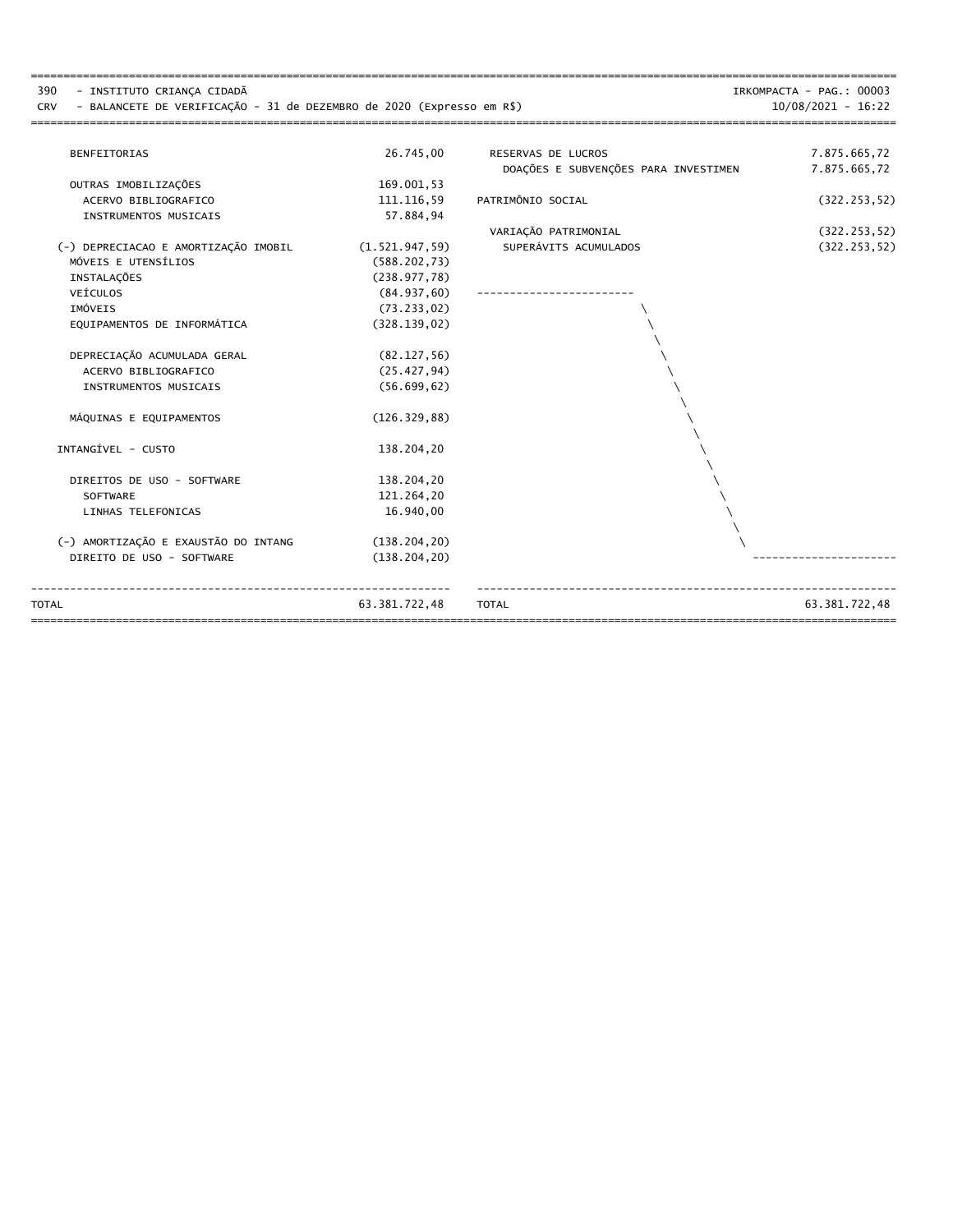| 390<br>- INSTITUTO CRIANÇA CIDADÃ<br>- DEMONSTRAÇÃO DO RESULTADO - 31 de DEZEMBRO de 2020 (Expresso em R\$)<br><b>CRV</b> |                              | IRKOMPACTA - PAG.: 00004<br>$10/08/2021 - 16:22$ |
|---------------------------------------------------------------------------------------------------------------------------|------------------------------|--------------------------------------------------|
| Contas de Resultado                                                                                                       | Período<br>----------------- | Acumulado<br>----------                          |
| RECEITAS DA ATIVIDADE                                                                                                     | 4.915.700.56 C               | 4.915.700,56 C                                   |
|                                                                                                                           |                              |                                                  |
| CONTRIBUIÇÕES DE ASSOCIADOS - PJ                                                                                          | 4.912.850,56 C               | 4.912.850,56 C                                   |
| T.COLABORACAO PMSP-SME PROJ.EDUC.                                                                                         | 4.246.542,87 C               | 4.246.542,87 C                                   |
| T.COLABORACAO PMSP.SMADS-PROJ.SOCIOASS.                                                                                   | 404.364,64 C                 | 404.364,64 C                                     |
| T. FOMENTO PMG-FMAS PROJ. SOCIOASSIST.                                                                                    | 249.037,90 C                 | 249.037,90 C                                     |
| TERMOS DE DOACOES - IMESP                                                                                                 | 8.345,15 C                   | 8.345,15 C                                       |
| <b>DIVERSOS</b>                                                                                                           | $4.560,00 \, \text{C}$       | 4.560,00 C                                       |
| OUTRAS CONTRIBUIÇÕES E DOAÇÕES                                                                                            | 450,00 C                     | 450,00 C                                         |
| TERCEIROS DIVERSOS                                                                                                        | 450,00 C                     | 450,00 C                                         |
| RENDAS DIVERSAS                                                                                                           | 2.400,00 C                   | $2.400,00$ C                                     |
| DESPESAS/RECEITAS OPERACIONAIS                                                                                            | 4.322.438,95 D               | 4.322.438,95 D                                   |
| DESPESAS COM PESSOAL                                                                                                      | 3.704.578,61 D               | 3.704.578,61 D                                   |
| SALÁRIOS                                                                                                                  | 1.448.220,37 D               | 1.448.220,37 D                                   |
| 130. SALÁRIO                                                                                                              | 1.152.159,94 D               | 1.152.159,94 D                                   |
| FÉRIAS                                                                                                                    | 403.989,36 D                 | 403.989,36 D                                     |
| HORAS - EXTRAS                                                                                                            | 1.895,68 D                   | 1.895,68 D                                       |
| ADICIONAL NOTURNO                                                                                                         | 1.785,08 D                   | 1.785,08 D                                       |
| DESCANSO SEMANAL REMUNERADO                                                                                               | 1.049,73 D                   | 1.049,73 D                                       |
| INSS                                                                                                                      | 240.338,02 D                 | 240.338,02 D                                     |
| <b>FGTS</b>                                                                                                               | 143.112,97 D                 | ם 97, 112, 143                                   |
| FGTS - PROV. 130. SALÁRIO                                                                                                 | 44.361,70 D                  | 44.361,70 D                                      |
| SEGURO DE VIDA EM GRUPO                                                                                                   | 6.885,39D                    | $6.885,39$ D                                     |
| OUTRAS DESPESAS COM PESSOAL                                                                                               | 34.751,76 D                  | 34.751,76 D                                      |
| UNIFORME E MAT. SEGURANCA                                                                                                 | 3.639,80 D                   | 3.639,80 D                                       |
| MEDICINA DO TRABALHO                                                                                                      | 19.399,46 D                  | 19.399,46 D                                      |
| BEM ESTAR SOCIAL                                                                                                          | 11.712,50 D                  | 11.712,50 D                                      |
| VALE REFEIÇÃO                                                                                                             | 169.460,94 D                 | 169.460,94 D                                     |
| VALE TRANSPORTE                                                                                                           | 10.754,61 D                  | 10.754,61 D                                      |
| AUXILIO CRECHE                                                                                                            | 963,60 D                     | 963,60 D                                         |
| PIS S/ FOLHA DE PAGAMENTO                                                                                                 | 15.857,22 D                  | 15.857,22 D                                      |
| ABONO SALARIAL                                                                                                            | 17.730,32 D                  | 17.730,32 D                                      |
| ASSISTÊNCIA MÉDICA                                                                                                        | 11.261,92 D                  | 11.261,92 D                                      |
| DESPESAS GERAIS E ADMINISTRATIVAS                                                                                         | 636.514,64 D                 | 636.514,64 D                                     |
| ALUGUÉIS E CONDOMÍNIOS                                                                                                    | 27.896,00 D                  | 27.896,00 D                                      |
| AMORTIZAÇÃO                                                                                                               | 440,00 D                     | 440,00 D                                         |
| COPA E COZINHA                                                                                                            | 9.113,79 D                   | 9.113,79 D                                       |
| CONSERVAÇÃO, MANUTENÇÃO E LIMPEZA                                                                                         | 229.417,54 D                 | 229.417,54 D                                     |
| DEPRECIAÇÕES                                                                                                              | 36.592,86 D                  | 36.592,86 D                                      |
| DESPESAS DIVERSAS                                                                                                         | 15.368,60 D                  | 15.368,60 D                                      |
| <b>BRINQUEDOS</b>                                                                                                         | 774,25 D                     | 774,25 D                                         |
| <b>TECIDOS</b>                                                                                                            | 1.460,72 D                   | 1.460,72 D                                       |
| AVIAMENTOS                                                                                                                | $1.220,45$ D                 | $1.220,45$ D                                     |
| <b>DIVERSOS</b>                                                                                                           | 11.913,18 D                  | 11.913,18 D                                      |
| ENERGIA ELÉTRICA                                                                                                          | 29.380,64 D                  | 29.380,64 D                                      |
| ÁGUA                                                                                                                      | 10.782,09 D                  | 10.782,09 D                                      |
| GÁS                                                                                                                       | 2.337,81 D                   | 2.337,81 D                                       |
| HONORÁRIOS ADVOCATÍCIOS PESSOA JURÍDICA                                                                                   | 7.600,00 D                   | 7.600,00 D                                       |